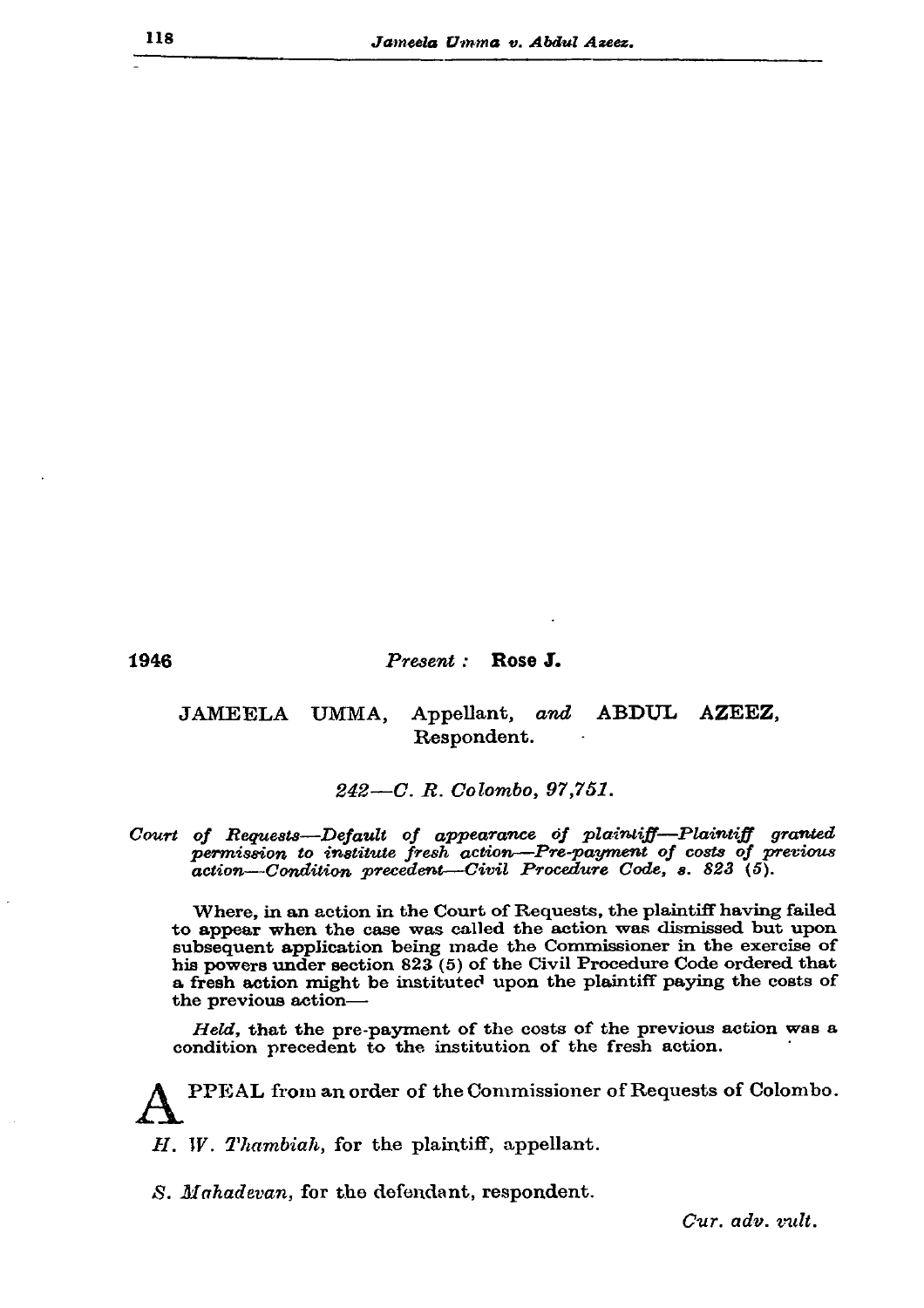February 1, 1946.  $\text{Rose } J$ .

In this case the plaintiff-appellant instituted an action against the defendant-respondent for arrears of rent and ejectment. The plaintiff having failed to appear when the case was called the action was dismissed but upon subsequent application being made the learned Commissioner in the exercise of his powers under section 823 (5) of the Civil Procedure Code ordered that a fresh action might be instituted upon the plaintiff paying the costs of the previous action.

The plaintiff duly instituted a fresh action and the matter came up for hearing on June 19, 1945, when upon objection being taken by the defendant-respondent the learned Commissioner dismissed the action on the ground that the condition precedent to its institution had not been complied with. It is against that order that the plaintiff now appeals.

It is common ground that the defendant's costs relating to the previous action have not been taxed. It is further admitted that the plaintiff neither requested the defendant's proctor to expedite taxation nor moved the Court of Requests in the matter; nor was payment made into Court of an amount equivalent in the appellant's own estimation to what the defendant's taxed costs were likely to be or of any sum.

The appellant contends in the first place that the wording of section 823 (5) which reads as follows :- "  $\cdot$  . . . the Commissioner may grant to the plaintiff permission to institute a fresh action upon payment into court of the amount (if any) due to the defendant as costs in the previous action " does not mean that the payment into Court must necessarily precede the institution of the fresh action. With that contention I am unable to agree. Not only in my opinion is it clear from the wording of the section itself that the payment into Court is a condition precedent to the institution of the action but that view has already been expressed by Soertsz J. in Perera et al v. Silva et al<sup>1</sup> where the learned Judge says "The Commissioner is required by that section to direct that the plaintiffs shall pay into Court the amount of the costs incurred by the defendants in the previous action before instituting the fresh action ".

The appellant contends in the alternative that the learned Commissioner's order was not in the terms of the section and thereforenot having been appealed from—should be interpreted according to the meaning of the words actually used. The order in question stated that a fresh action may be brought " on plaintiff paying costs of action ". Having regard to the fact that in the present circumstances the only authority for the Commissioner to permit the institution of a fresh action is supplied by section  $823(5)$  it seems to me that it is my duty if possible to reconcile the wording of the order actually made with the wording of the section. In my opinion not only is it possible to reconcile the wording of his order but the natural interpretation to be given to it is that he intended the payment into Court to be a condition precedent to the institution of the action.